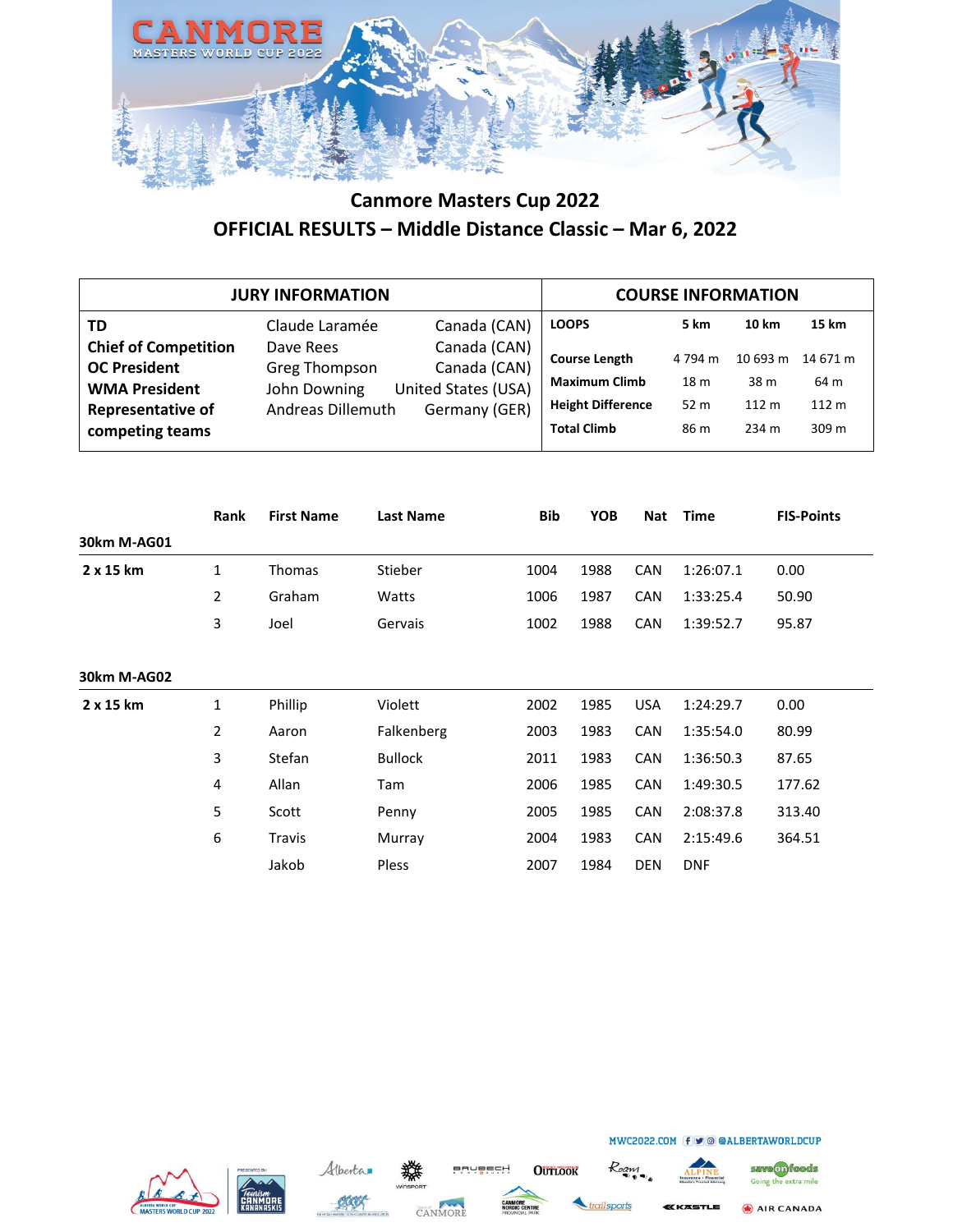

|             | Rank             | <b>First Name</b> | <b>Last Name</b>       | <b>Bib</b> | YOB  | <b>Nat</b> | <b>Time</b> | <b>FIS-Points</b> |
|-------------|------------------|-------------------|------------------------|------------|------|------------|-------------|-------------------|
| 30km M-AG03 |                  |                   |                        |            |      |            |             |                   |
| 2 x 15 km   | $\mathbf{1}$     | James             | Rucker                 | 3003       | 1979 | <b>USA</b> | 1:26:45.8   | 0.00              |
|             | $\overline{2}$   | <b>Brian</b>      | <b>Brush</b>           | 3026       | 1980 | <b>USA</b> | 1:29:41.6   | 20.26             |
|             | 3                | Alex              | <b>Blais-Montpetit</b> | 3032       | 1980 | CAN        | 1:34:34.8   | 54.06             |
|             | $\pmb{4}$        | Martin            | Kariya                 | 3010       | 1981 | CAN        | 1:39:08.2   | 85.57             |
|             | 5                | Jamie             | Grant                  | 3007       | 1979 | CAN        | 1:39:31.7   | 88.27             |
|             | $\boldsymbol{6}$ | <b>Nick</b>       | Khorin                 | 3011       | 1977 | CAN        | 1:40:55.8   | 97.97             |
|             | $\overline{7}$   | <b>Nicholas</b>   | Utting                 | 3021       | 1981 | CAN        | 1:51:13.9   | 169.21            |
|             | 8                | Mike              | Moreau                 | 3015       | 1977 | CAN        | 1:51:48.4   | 173.18            |
|             | 9                | Risto             | Treksler               | 3020       | 1978 | CAN        | 1:55:53.7   | 201.46            |
|             | $10\,$           | Carl-Erik         | Søbstad                | 3017       | 1980 | CAN        | 2:02:28.8   | 246.99            |
|             |                  |                   |                        |            |      |            |             |                   |
| 30km M-AG04 |                  |                   |                        |            |      |            |             |                   |
| 2 x 15 km   | $\mathbf 1$      | Ivan              | English                | 4005       | 1973 | CAN        | 1:25:11.5   | 0.00              |
|             | $\overline{2}$   | Dominic           | <b>Bradford</b>        | 4033       | 1972 | CAN        | 1:26:45.9   | 11.08             |
|             | $\mathsf{3}$     | Philippe          | Gauthier               | 4006       | 1972 | CAN        | 1:27:55.3   | 19.23             |
|             | $\pmb{4}$        | Gary              | Chambers               | 4035       | 1974 | CAN        | 1:29:19.5   | 29.11             |
|             | 5                | Alex              | Boileau                | 4032       | 1976 | CAN        | 1:32:00.2   | 47.97             |
|             | 6                | Simon             | Lapointe               | 4013       | 1976 | CAN        | 1:32:33.0   | 51.82             |
|             | $\overline{7}$   | Daniel            | <b>Utting</b>          | 4021       | 1976 | CAN        | 1:33:57.6   | 61.75             |
|             | 8                | Jason             | Proche                 | 4018       | 1972 | CAN        | 1:34:37.7   | 66.46             |
|             | 9                | Martin            | Simard                 | 4019       | 1974 | CAN        | 1:34:58.4   | 68.89             |
|             | $10\,$           | Scott             | Jensen                 | 4010       | 1974 | CAN        | 1:35:00.7   | 69.16             |
|             | $11\,$           | Timothy           | Hill                   | 4008       | 1972 | CAN        | 1:35:11.4   | 70.42             |
|             | 12               | Chris             | Wall                   | 4023       | 1976 | CAN        | 1:35:25.1   | 72.03             |
|             | 13               | Jeff              | Krar                   | 4012       | 1972 | CAN        | 1:37:59.2   | 90.11             |
|             | 14               | D'Arcy            | Bloom                  | 4031       | 1974 | CAN        | 1:38:57.1   | 96.91             |
|             | 15               | Jean              | Chamberland            | 4034       | 1973 | CAN        | 1:52:25.3   | 191.78            |
|             | 16               | Ben               | Horcica                | 4009       | 1976 | CAN        | 1:59:51.0   | 244.10            |







**OUTLOOK** 



Roam



save on foods

Going the extra mile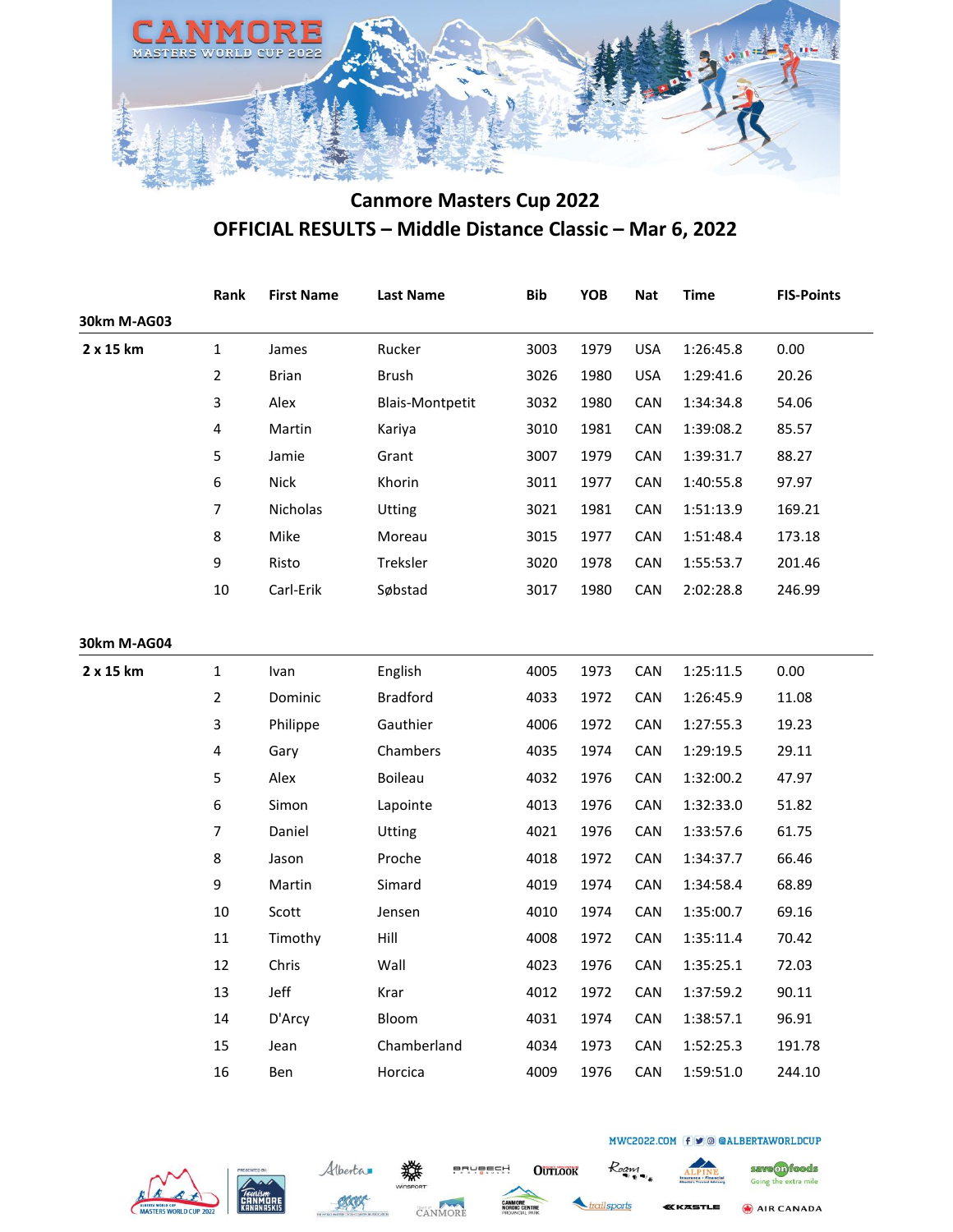

|             | Rank           | <b>First Name</b> | <b>Last Name</b> | <b>Bib</b> | YOB  | <b>Nat</b> | <b>Time</b> | <b>FIS-Points</b> |
|-------------|----------------|-------------------|------------------|------------|------|------------|-------------|-------------------|
| 30km M-AG05 |                |                   |                  |            |      |            |             |                   |
| 2 x 15 km   | 1              | Andreas           | Tannert          | 5005       | 1969 | GER        | 1:28:35.2   | 0.00              |
|             | $\overline{2}$ | Roland            | Eggspühler       | 5007       | 1968 | <b>SUI</b> | 1:29:39.2   | 7.22              |
|             | 3              | Simon             | Pulfrey          | 5037       | 1970 | CAN        | 1:29:39.4   | 7.25              |
|             | 4              | Stacey            | Moon             | 5010       | 1967 | <b>USA</b> | 1:31:13.0   | 17.81             |
|             | 5              | Wilhelm           | Northrop         | 5008       | 1969 | <b>USA</b> | 1:34:50.4   | 42.35             |
|             | 6              | Jean-Paul         | Molgat           | 5034       | 1968 | <b>CAN</b> | 1:42:57.6   | 97.35             |
|             | 7              | Simon             | Haynes           | 5032       | 1971 | CAN        | 1:43:25.8   | 100.53            |
|             | 8              | Gerald            | Jayne            | 5048       | 1969 | <b>USA</b> | 1:47:49.1   | 130.26            |
|             | 9              | Murray            | Aubin            | 5018       | 1969 | <b>CAN</b> | 1:50:15.1   | 146.74            |
|             | 10             | Patrice           | Fortin           | 5028       | 1967 | CAN        | 1:52:51.2   | 164.36            |
|             | 11             | Paul              | Givens           | 5030       | 1971 | <b>CAN</b> | 1:53:22.6   | 167.90            |
|             | 12             | <b>Brent</b>      | Adam             | 5017       | 1969 | <b>CAN</b> | 1:56:50.0   | 191.32            |
|             | 13             | Eric              | Shaffner         | 5050       | 1971 | <b>USA</b> | 2:11:03.3   | 287.64            |
|             | 14             | Rick              | Harcourt         | 5031       | 1970 | CAN        | 2:21:39.6   | 359.47            |
|             |                | Sean              | Jones            | 5014       | 1970 | <b>USA</b> | <b>DNS</b>  |                   |







**OUTLOOK** 



Roam



save on foods

MWC2022.COM f v @ @ALBERTAWORLDCUP

AIR CANADA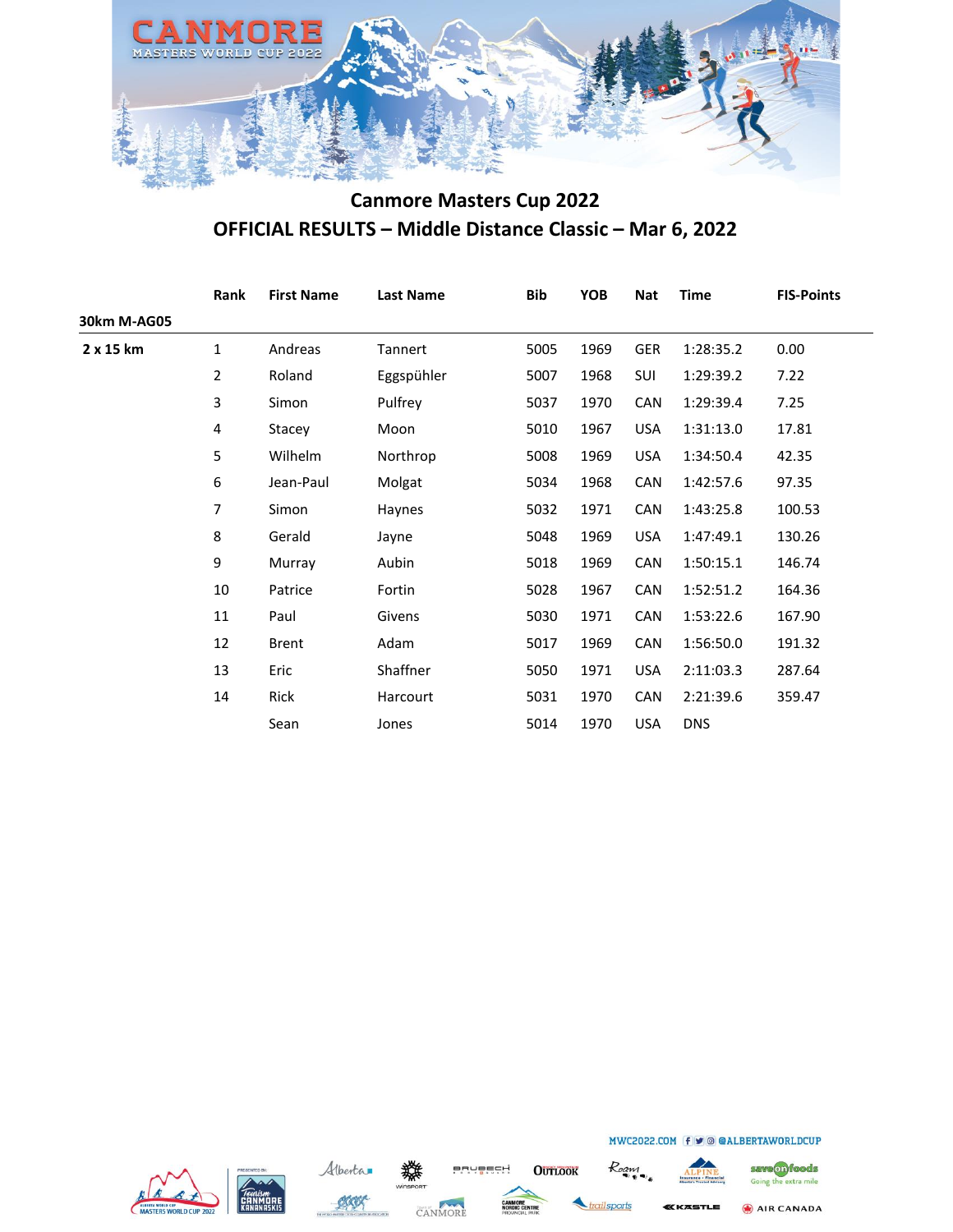

|             | Rank                    | <b>First Name</b> | <b>Last Name</b> | <b>Bib</b> | <b>YOB</b> | <b>Nat</b> | <b>Time</b> | <b>FIS-Points</b> |
|-------------|-------------------------|-------------------|------------------|------------|------------|------------|-------------|-------------------|
| 30km M-AG06 |                         |                   |                  |            |            |            |             |                   |
| 2 x 15 km   | $\mathbf{1}$            | Gian              | Jörger           | 6001       | 1964       | SUI        | 1:25:24.3   | 0.00              |
|             | $\overline{2}$          | Mario             | Vinzens          | 6009       | 1963       | SUI        | 1:29:54.9   | 31.68             |
|             | 3                       | Rune              | Harkestad        | 6002       | 1964       | <b>USA</b> | 1:29:57.4   | 31.98             |
|             | $\overline{\mathbf{4}}$ | Werner            | Schwar           | 6028       | 1966       | CAN        | 1:31:12.8   | 40.81             |
|             | 5                       | Mark              | Orzel            | 6007       | 1962       | CAN        | 1:32:08.4   | 47.32             |
|             | 6                       | Marcus            | Boyle            | 6010       | 1963       | CAN        | 1:34:14.2   | 62.05             |
|             | $\overline{7}$          | Ralf              | Stejskal         | 6008       | 1964       | <b>GER</b> | 1:34:15.7   | 62.22             |
|             | 8                       | Stephen           | Smigiel          | 6005       | 1966       | <b>USA</b> | 1:36:44.1   | 79.60             |
|             | 9                       | Martin            | Massicotte       | 6024       | 1963       | CAN        | 1:37:58.0   | 88.25             |
|             | $10\,$                  | Robin             | <b>Butler</b>    | 6014       | 1964       | CAN        | 1:39:25.2   | 98.46             |
|             | 11                      | Robert            | Savin            | 6057       | 1962       | CAN        | 1:44:25.8   | 133.66            |
|             | 12                      | Russell           | Gottschalk       | 6037       | 1964       | CAN        | 1:44:48.5   | 136.32            |
|             | 13                      | Lindsay           | Bridgford        | 6017       | 1962       | <b>AUS</b> | 1:45:52.6   | 143.82            |
|             | 14                      | Glen              | McCrimmon        | 6052       | 1964       | CAN        | 1:48:04.9   | 159.31            |
|             | 15                      | Greg              | Skeavington      | 6071       | 1963       | CAN        | 1:50:00.2   | 172.81            |
|             | 16                      | Glenn             | Goodman          | 6004       | 1966       | <b>USA</b> | 1:50:47.0   | 178.29            |
|             | 17                      | Jose Manuel       | Jimenez          | 6026       | 1962       | <b>ESP</b> | 1:51:11.1   | 181.11            |
|             | 18                      | Paul              | Kadziora         | 6044       | 1962       | CAN        | 1:58:29.3   | 232.42            |
|             | 19                      | Charles           | Bercaw           | 6068       | 1966       | <b>USA</b> | 2:03:42.5   | 269.09            |
|             | 20                      | Glen              | Cowper           | 6036       | 1964       | CAN        | 2:12:21.8   | 329.90            |
|             |                         | Joachim           | Wettermark       | 6016       | 1966       | <b>USA</b> | <b>DNS</b>  |                   |
|             |                         | Allan             | Magi             | 6021       | 1963       | CAN        | <b>DNS</b>  |                   |
|             |                         | Randal            | Hagen            | 6039       | 1964       | CAN        | <b>DNS</b>  |                   |
|             |                         | Kevin             | Lantz            | 6047       | 1965       | CAN        | <b>DNS</b>  |                   |
|             |                         | Hubert            | Inglin           | 6066       | 1964       | SUI        | <b>DNS</b>  |                   |







**OUTLOOK** 



Roam

AIR CANADA

save on foods

Going the extra mile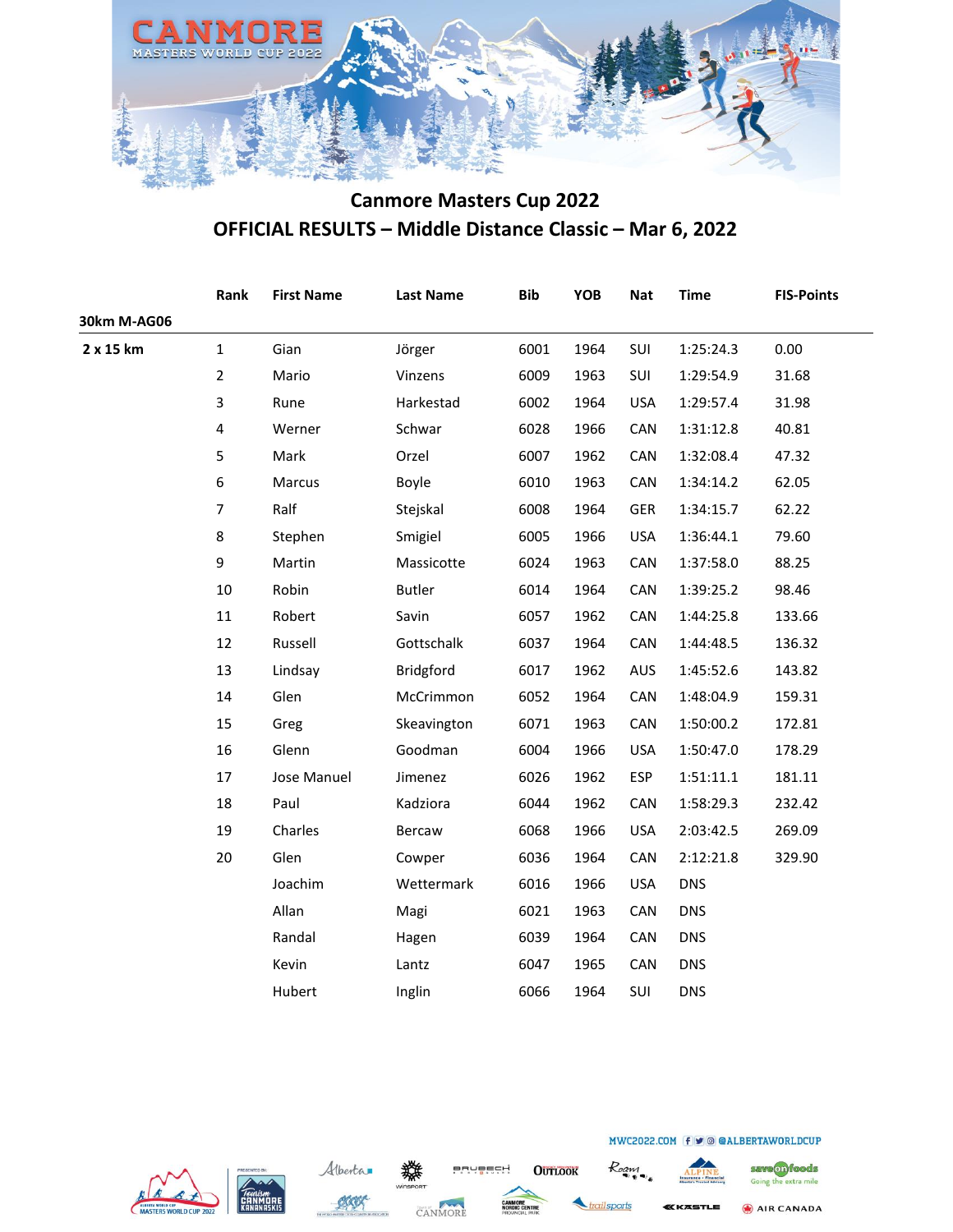

|             | Rank           | <b>First Name</b> | <b>Last Name</b> | <b>Bib</b> | <b>YOB</b> | <b>Nat</b> | <b>Time</b> | <b>FIS-Points</b> |
|-------------|----------------|-------------------|------------------|------------|------------|------------|-------------|-------------------|
| 15km M-AG07 |                |                   |                  |            |            |            |             |                   |
| 1 x 15 km   | $\mathbf{1}$   | Harri             | Ala-Lahti        | 7009       | 1961       | <b>FIN</b> | 42:32.9     | 0.00              |
|             | $\overline{2}$ | Jussi             | Hytönen          | 7007       | 1958       | <b>FIN</b> | 43:29.2     | 13.23             |
|             | 3              | André             | Gauvin           | 7006       | 1957       | CAN        | 45:19.5     | 39.16             |
|             | $\pmb{4}$      | Jeff              | Schloss          | 7016       | 1958       | <b>USA</b> | 45:46.9     | 45.60             |
|             | 5              | Pierre            | Harvey           | 7010       | 1957       | CAN        | 46:22.8     | 54.03             |
|             | 6              | Hemmo             | Tolvanen         | 7060       | 1958       | <b>FIN</b> | 46:31.1     | 55.98             |
|             | $\overline{7}$ | Peter             | Miksovsky        | 7066       | 1961       | <b>USA</b> | 47:27.1     | 69.14             |
|             | 8              | Randy             | Smith            | 7025       | 1961       | <b>USA</b> | 48:59.9     | 90.96             |
|             | 9              | Mike              | Brumbaugh        | 7013       | 1958       | <b>USA</b> | 49:04.5     | 92.04             |
|             | 10             | Bob               | Boorman          | 7026       | 1959       | CAN        | 49:20.4     | 95.77             |
|             | 11             | William           | Chastan          | 7017       | 1961       | <b>FRA</b> | 50:05.2     | 106.30            |
|             | 11             | Gilles            | Couston          | 7019       | 1958       | <b>FRA</b> | 50:05.2     | 106.30            |
|             | 13             | Ken               | Johnson          | 7040       | 1958       | CAN        | 51:46.4     | 130.09            |
|             | 14             | Sebastian         | Illmer           | 7014       | 1957       | AUT        | 52:00.7     | 133.45            |
|             | 15             | Kevin             | McBeth           | 7047       | 1959       | CAN        | 54:49.9     | 173.21            |
|             | 16             | Murray            | Farbridge        | 7034       | 1961       | CAN        | 54:57.1     | 174.91            |
|             | 17             | Hansell           | Stedman          | 7024       | 1957       | <b>USA</b> | 58:59.2     | 231.81            |
|             | 18             | Richard           | Camicioli        | 7076       | 1959       | CAN        | 1:02:05.9   | 275.69            |
|             | 19             | Daryl             | Ronsky           | 7054       | 1957       | CAN        | 1:05:07.6   | 318.39            |
|             | 20             | Ronald            | Faltus           | 7032       | 1957       | CAN        | 1:08:09.4   | 361.12            |
|             | 21             | Rick              | Morson           | 7049       | 1957       | CAN        | 1:14:13.1   | 446.60            |
|             | 22             | Ross              | Wilson           | 7059       | 1958       | CAN        | 1:20:01.6   | 528.50            |
|             |                | Douglas           | Martin           | 7046       | 1961       | CAN        | <b>DNS</b>  |                   |
|             |                | <b>Bruno</b>      | <b>Bagneres</b>  | 7061       | 1961       | <b>FRA</b> | <b>DNS</b>  |                   |
|             |                | Dave              | Bartol           | 7063       | 1961       | <b>USA</b> | <b>DNS</b>  |                   |







**OUTLOOK** 



Roam

Going the extra mile AIR CANADA

save on foods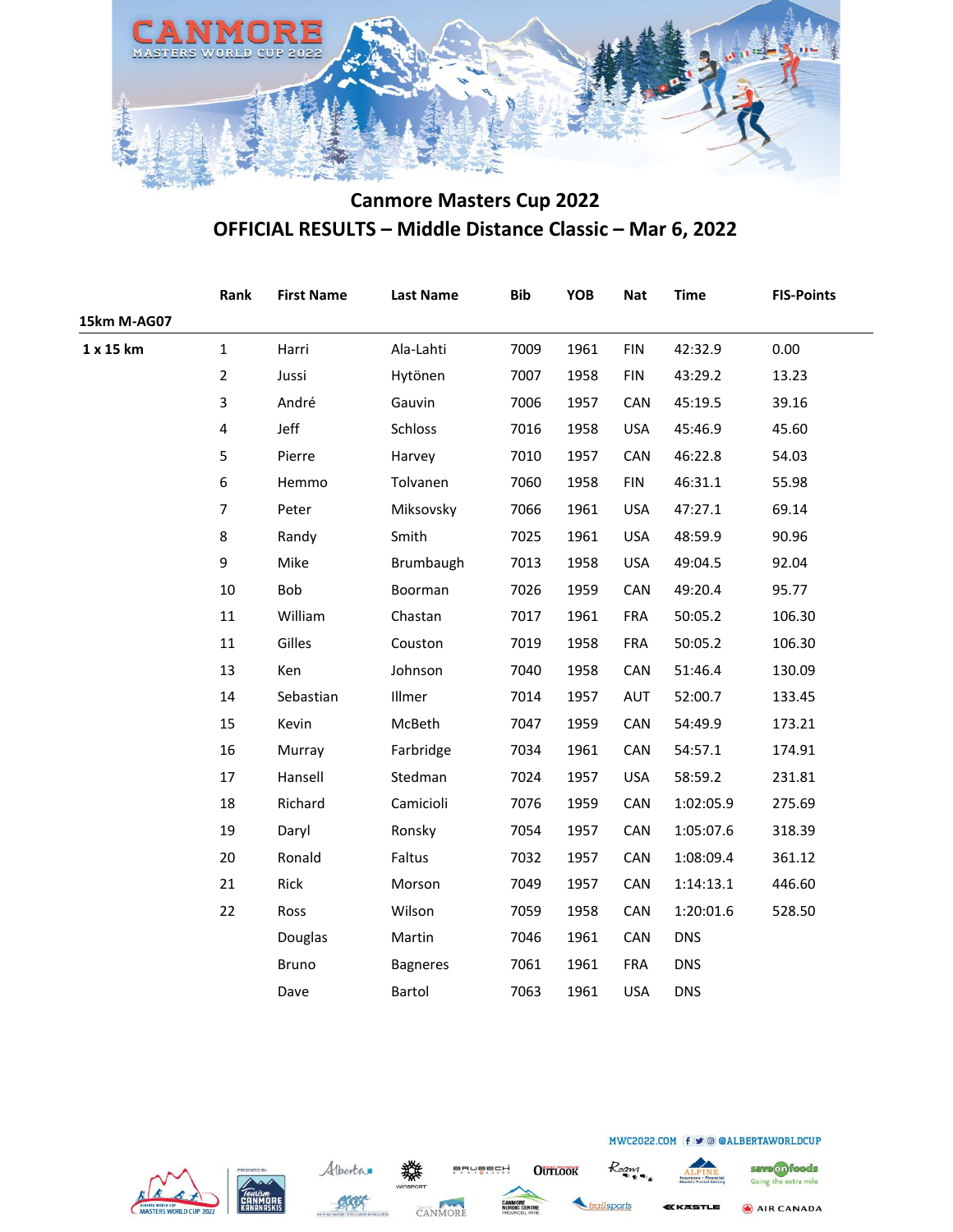

|             | Rank           | <b>First Name</b> | <b>Last Name</b> | <b>Bib</b> | <b>YOB</b> | <b>Nat</b> | Time       | <b>FIS-Points</b> |
|-------------|----------------|-------------------|------------------|------------|------------|------------|------------|-------------------|
| 15km M-AG08 |                |                   |                  |            |            |            |            |                   |
| 1 x 15 km   | $\mathbf{1}$   | Robert            | Youngman         | 8005       | 1956       | <b>USA</b> | 45:54.5    | 0.00              |
|             | $\overline{2}$ | Jon               | Haukeland        | 8004       | 1955       | <b>NOR</b> | 46:11.6    | 3.72              |
|             | 3              | Svein Anders      | Sorsdal          | 8010       | 1952       | <b>NOR</b> | 48:03.3    | 28.06             |
|             | 4              | Herbert           | Wolkerstorfer    | 8016       | 1954       | AUT        | 48:33.3    | 34.59             |
|             | 5              | Ed                | Delaplante       | 8018       | 1954       | CAN        | 48:42.6    | 36.62             |
|             | 6              | Jean Marc         | Mura             | 8009       | 1956       | <b>FRA</b> | 49:16.0    | 43.89             |
|             | $\overline{7}$ | Karl              | Landolt          | 8017       | 1952       | SUI        | 49:58.0    | 53.04             |
|             | 8              | Charlie           | Schrama          | 8060       | 1954       | <b>CAN</b> | 50:25.2    | 58.97             |
|             | 9              | Josef             | Weixlbaumer      | 8028       | 1956       | <b>AUT</b> | 50:48.1    | 63.95             |
|             | 10             | Bill              | Parry            | 8058       | 1955       | CAN        | 51:13.7    | 69.53             |
|             | 11             | Patrick           | McLellan         | 8054       | 1956       | CAN        | 52:05.6    | 80.83             |
|             | 12             | Martin            | Steinruck        | 8022       | 1952       | CAN        | 52:38.1    | 87.91             |
|             | 13             | Manfred           | Jöckel           | 8031       | 1955       | GER        | 53:17.0    | 96.39             |
|             | 14             | Mark              | Dantzer          | 8082       | 1952       | <b>CAN</b> | 54:19.0    | 109.89            |
|             | 15             | Michael C         | Weber            | 8034       | 1952       | <b>USA</b> | 55:10.2    | 121.05            |
|             | 16             | Raymond           | Tschaenn         | 8019       | 1955       | <b>FRA</b> | 56:16.6    | 135.51            |
|             | 17             | Dale              | Irwin            | 8025       | 1956       | CAN        | 56:43.4    | 141.35            |
|             | 18             | Thomas            | McHenry          | 8067       | 1955       | <b>USA</b> | 56:54.0    | 143.66            |
|             | 19             | James             | Bell             | 8075       | 1955       | CAN        | 58:40.9    | 166.94            |
|             | 20             | Russell           | West             | 8070       | 1953       | <b>USA</b> | 58:48.5    | 168.60            |
|             | 21             | Ron               | McHenry          | 8053       | 1956       | CAN        | 58:49.8    | 168.88            |
|             | 22             | Peter             | Achtem           | 8072       | 1953       | CAN        | 1:02:40.6  | 219.15            |
|             | 23             | Regis             | Peschot          | 8042       | 1956       | <b>FRA</b> | 1:03:01.3  | 223.66            |
|             | 24             | Dennis            | Bevington        | 8077       | 1953       | CAN        | 1:03:09.5  | 225.45            |
|             | 25             | lan               | Robertson        | 8059       | 1953       | CAN        | 1:06:01.1  | 262.83            |
|             | 26             | David             | Burt             | 8065       | 1952       | <b>USA</b> | 1:06:45.1  | 272.41            |
|             | 27             | Craig             | Skinner          | 8069       | 1954       | <b>USA</b> | 1:25:24.8  | 516.31            |
|             | 28             | Kenneth           | Hughes           | 8050       | 1954       | CAN        | 1:25:39.3  | 519.47            |
|             | 29             | Teddy             | Pless            | 8062       | 1956       | <b>DEN</b> | 1:33:11.6  | 617.99            |
|             |                | Chris             | Puchner          | 8041       | 1953       | <b>USA</b> | <b>DNS</b> |                   |
|             |                | Arne              | Stonor           | 8044       | 1952       | <b>DEN</b> | <b>DNS</b> |                   |
|             |                | Hugh              | McLeod           | 8055       | 1952       | CAN        | <b>DNS</b> |                   |
|             |                | John              | Whiting          | 8071       | 1952       | <b>USA</b> | <b>DNS</b> |                   |
|             |                | Michael           | Allan            | 8073       | 1953       | CAN        | <b>DNS</b> |                   |
|             |                |                   |                  |            |            |            |            |                   |







**OUTLOOK** 

ailsports

Roam

**(KASTLE** 

MWC2022.COM f v @ @ALBERTAWORLDCUP



save on foods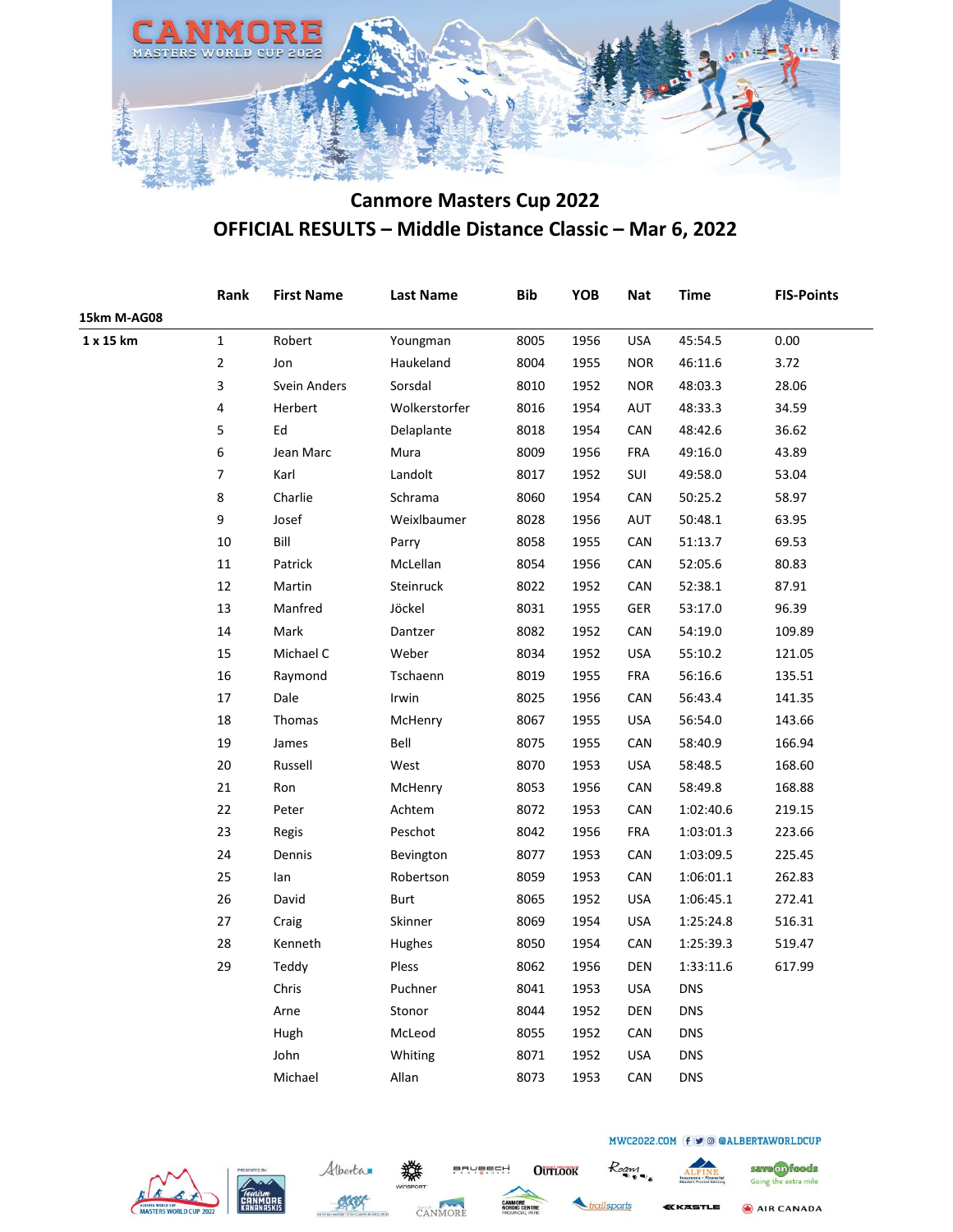

|             | Rank                    | <b>First Name</b> | <b>Last Name</b> | <b>Bib</b> | YOB  | <b>Nat</b> | <b>Time</b> | <b>FIS-Points</b> |
|-------------|-------------------------|-------------------|------------------|------------|------|------------|-------------|-------------------|
| 15km M-AG09 |                         |                   |                  |            |      |            |             |                   |
| 1 x 15 km   | $\mathbf{1}$            | Olaf              | Knai             | 8605       | 1949 | <b>NOR</b> | 45:52.3     | 0.00              |
|             | $\overline{2}$          | Hans Petter       | Gulbrandsen      | 8604       | 1949 | <b>NOR</b> | 47:09.2     | 16.76             |
|             | $\overline{3}$          | Glenn             | Jobe             | 8613       | 1951 | <b>USA</b> | 47:46.3     | 24.85             |
|             | $\overline{\mathbf{4}}$ | David             | Ford             | 8611       | 1950 | <b>USA</b> | 48:39.1     | 36.36             |
|             | 5                       | Thomas            | Holland          | 8628       | 1950 | CAN        | 51:54.3     | 78.92             |
|             | 6                       | Robert            | Skow             | 8624       | 1948 | <b>USA</b> | 54:15.0     | 109.59            |
|             | $\overline{7}$          | Gerry             | Breneman         | 8623       | 1949 | CAN        | 54:19.1     | 110.48            |
|             | 8                       | Tom               | Jones            | 8629       | 1951 | CAN        | 54:52.2     | 117.70            |
|             | 9                       | John              | Davina           | 8616       | 1950 | CAN        | 55:52.8     | 130.91            |
|             | $10\,$                  | Ray               | Dickerson        | 8638       | 1951 | <b>USA</b> | 57:36.3     | 153.47            |
|             | $11\,$                  | Kenneth           | Plotz            | 8620       | 1948 | <b>USA</b> | 57:38.8     | 154.02            |
|             | 12                      | Richard           | Swanson          | 8619       | 1947 | <b>USA</b> | 57:50.1     | 156.48            |
|             | 13                      | Laurens           | van Vliet        | 8618       | 1949 | CAN        | 58:09.9     | 160.80            |
|             | 14                      | Tibor             | Bodi             | 8649       | 1947 | CAN        | 1:04:13.2   | 240.00            |
|             | 15                      | Robert            | Mcnamara         | 8642       | 1950 | <b>USA</b> | 1:14:29.4   | 374.33            |
|             |                         | Jarle             | Thonstad         | 8607       | 1951 | <b>NOR</b> | <b>DNS</b>  |                   |
|             |                         | John              | Okeefe           | 8632       | 1949 | CAN        | <b>DNS</b>  |                   |
|             |                         | Corey             | Torgness         | 8635       | 1950 | CAN        | <b>DNS</b>  |                   |
|             |                         | Eric              | Jansen           | 8640       | 1951 | <b>USA</b> | <b>DNS</b>  |                   |
| 15km W-AG01 |                         |                   |                  |            |      |            |             |                   |
| 1 x 15 km   | $\mathbf 1$             | Cara              | O'Byrne          | 104        | 1991 | CAN        | 53:35.0     | 0.00              |
|             | $\overline{2}$          | Alma              | Steyn            | 105        | 1987 | CAN        | 55:43.2     | 23.93             |
|             | 3                       | Amy               | Thompson         | 106        | 1989 | CAN        | 59:20.9     | 64.55             |
|             | 4                       | Lisa              | Loosemore        | 102        | 1987 | CAN        | 1:02:18.9   | 97.77             |
|             |                         |                   |                  |            |      |            |             |                   |







**OUTLOOK** 



Roam

save on foods

Going the extra mile

AIR CANADA **CASTLE**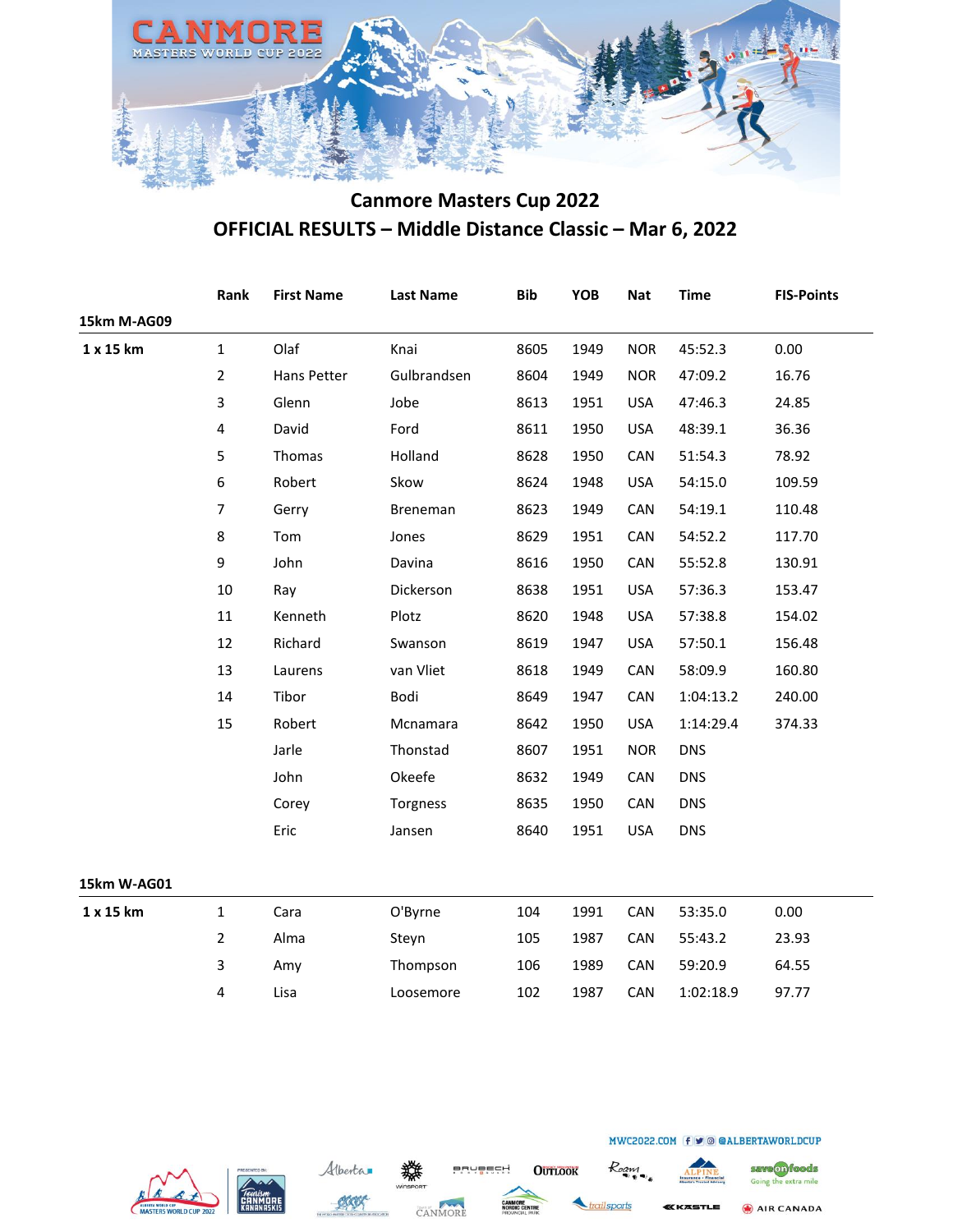

|             | Rank           | <b>First Name</b> | <b>Last Name</b> | <b>Bib</b> | <b>YOB</b> | <b>Nat</b> | <b>Time</b> | <b>FIS-Points</b> |
|-------------|----------------|-------------------|------------------|------------|------------|------------|-------------|-------------------|
| 15km W-AG02 |                |                   |                  |            |            |            |             |                   |
| 1 x 15 km   | $\mathbf{1}$   | Katherine         | Knight           | 204        | 1985       | CAN        | 52:16.9     | 0.00              |
|             | $\overline{2}$ | Krista            | Robinson         | 207        | 1986       | <b>CAN</b> | 58:22.1     | 69.85             |
| 15km W-AG03 |                |                   |                  |            |            |            |             |                   |
| 1 x 15 km   | $\mathbf{1}$   | Ivana             | Novosel          | 308        | 1977       | CAN        | 48:02.8     | 0.00              |
|             | $\overline{2}$ | Karen             | Messenger        | 307        | 1979       | CAN        | 50:10.7     | 26.62             |
|             | 3              | Ingrid            | Kristensen       | 305        | 1977       | CAN        | 53:54.0     | 73.10             |
|             | 4              | Sarah             | Johnson          | 304        | 1980       | <b>CAN</b> | 54:20.0     | 78.51             |
|             | 5              | Claudia           | Velandia         | 311        | 1981       | CAN        | 1:00:49.8   | 159.64            |
| 15km W-AG04 |                |                   |                  |            |            |            |             |                   |
| 1 x 15 km   | $\mathbf{1}$   | Riikka            | Niemelainen      | 414        | 1976       | CAN        | 49:54.5     | 0.00              |
|             | $\overline{2}$ | Madelaine         | Bate             | 425        | 1973       | CAN        | 51:34.1     | 19.96             |
|             | 3              | Sanna             | Sevanto          | 401        | 1974       | <b>USA</b> | 51:35.4     | 20.22             |
|             | 4              | Aisha Kathryn     | Montgomery       | 412        | 1974       | CAN        | 52:43.9     | 33.94             |
|             | 5              | Karla             | Horcica          | 411        | 1975       | CAN        | 57:01.9     | 85.64             |
|             | 6              | Jamie             | Galloway         | 404        | 1976       | CAN        | 59:26.0     | 114.51            |
|             | $\overline{7}$ | Kirsten           | Anderson         | 423        | 1974       | CAN        | 1:00:26.3   | 126.59            |
|             | 8              | Heather           | <b>Myers</b>     | 413        | 1974       | <b>CAN</b> | 1:04:09.5   | 171.31            |
|             | 9              | Shelly            | Dunn             | 403        | 1976       | CAN        | 1:08:02.4   | 217.98            |
|             |                | Elouise           | Stewart          | 416        | 1973       | CAN        | <b>DNF</b>  |                   |
|             |                |                   |                  |            |            |            |             |                   |







**OUTLOOK** 





**SSTLE** 

MWC2022.COM (f ⊎ © @ALBERTAWORLDCUP

AIR CANADA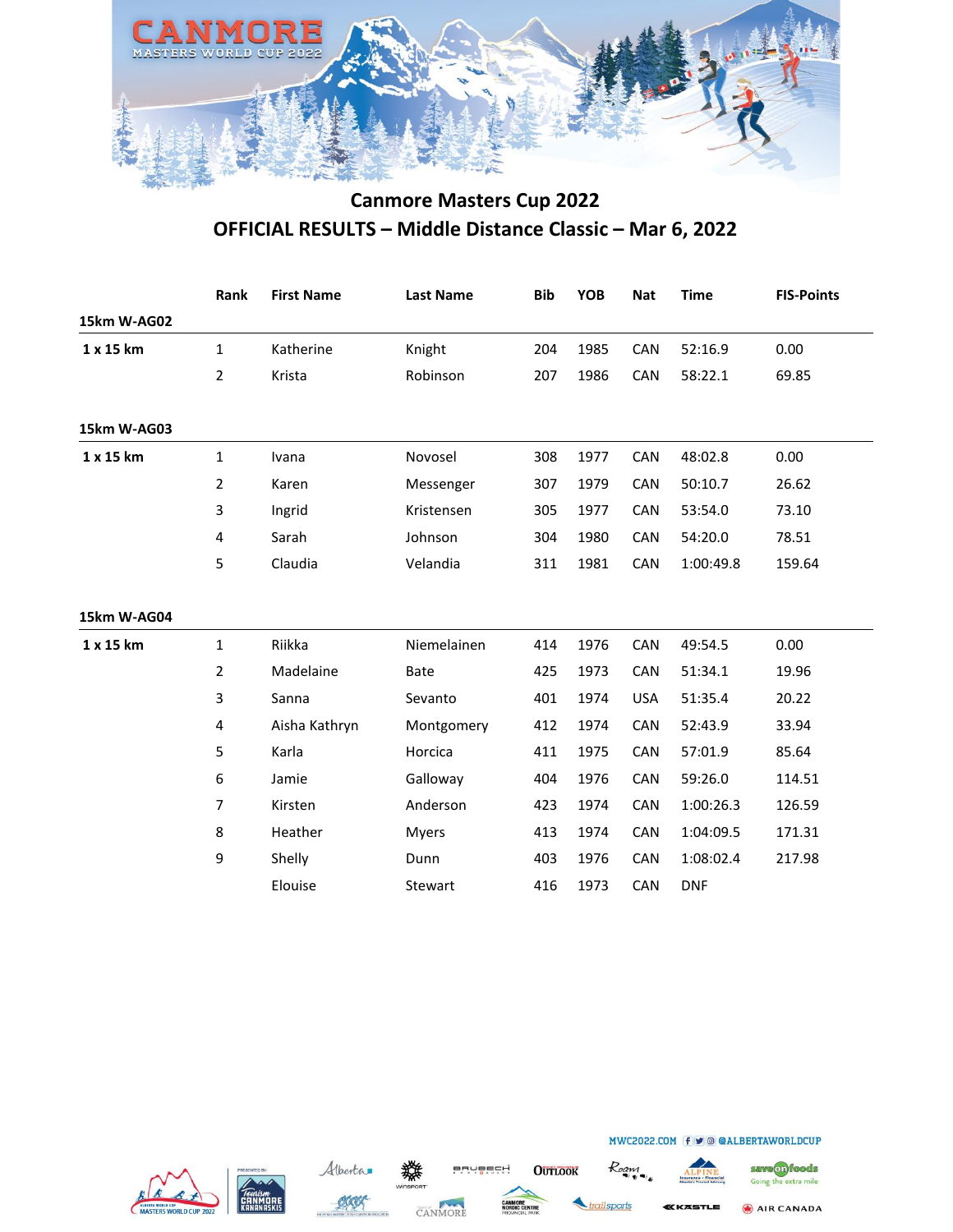

|             | Rank                    | <b>First Name</b> | <b>Last Name</b>     | <b>Bib</b> | <b>YOB</b> | <b>Nat</b> | <b>Time</b> | <b>FIS-Points</b> |
|-------------|-------------------------|-------------------|----------------------|------------|------------|------------|-------------|-------------------|
| 15km W-AG05 |                         |                   |                      |            |            |            |             |                   |
| 1 x 15 km   | $\mathbf{1}$            | Mary              | Wellington           | 502        | 1970       | <b>USA</b> | 49:18.0     | 0.00              |
|             | $\overline{2}$          | Mary              | McKelvey             | 501        | 1968       | <b>USA</b> | 52:44.7     | 41.93             |
|             | 3                       | Deborah           | Hall                 | 508        | 1970       | CAN        | 57:53.9     | 104.65            |
|             | $\overline{\mathbf{4}}$ | Donna             | Farrar               | 507        | 1967       | CAN        | 58:16.7     | 109.27            |
|             | 5                       | Stacey            | Galinat              | 522        | 1971       | <b>USA</b> | 58:49.0     | 115.82            |
|             | 6                       | Cindy             | Tester               | 516        | 1971       | CAN        | 59:16.0     | 121.30            |
|             | 7                       | Barbara           | Kreisle              | 504        | 1969       | <b>USA</b> | 1:01:22.6   | 146.98            |
|             | 8                       | Glenda            | Zamzow               | 518        | 1969       | CAN        | 1:10:04.6   | 252.86            |
|             | 9                       | Mia               | Corkran              | 520        | 1968       | <b>USA</b> | 1:12:17.2   | 279.76            |
|             |                         |                   |                      |            |            |            |             |                   |
| 15km W-AG06 |                         |                   |                      |            |            |            |             |                   |
| 1 x 15 km   | $\mathbf{1}$            | Natalie           | Yanchar              | 625        | 1963       | CAN        | 49:03.4     | 0.00              |
|             | $\overline{2}$          | Kathy             | <b>Butler</b>        | 607        | 1963       | CAN        | 53:03.4     | 48.92             |
|             | 3                       | Chris             | Huet                 | 602        | 1962       | CAN        | 53:18.0     | 51.90             |
|             | $\overline{\mathbf{4}}$ | Christine         | Moors                | 606        | 1964       | <b>GER</b> | 54:02.6     | 60.99             |
|             | 5                       | Kate              | Wiley                | 624        | 1962       | CAN        | 58:01.6     | 109.71            |
|             | 6                       | Rosemary          | Oman                 | 605        | 1962       | SUI        | 58:21.6     | 113.79            |
|             | $\overline{7}$          | Andrea            | <b>Breen</b>         | 608        | 1966       | <b>USA</b> | 58:58.7     | 121.35            |
|             | 8                       | Laura             | Maser                | 617        | 1962       | CAN        | 1:04:49.6   | 192.88            |
|             | 9                       | Sandra            | Sveinunggaard        | 621        | 1963       | CAN        | 1:10:19.3   | 260.09            |
|             | $10\,$                  | Kathy             | Stenfors             | 620        | 1963       | CAN        | 1:48:07.1   | 722.37            |
|             |                         | Josee             | Leclerc              | 604        | 1964       | CAN        | <b>DNS</b>  |                   |
|             |                         | Michele           | Harvey-Blankenship   | 611        | 1966       | CAN        | <b>DNS</b>  |                   |
|             |                         | Jessica           | Heyes                | 612        | 1963       | CAN        | <b>DNS</b>  |                   |
|             |                         | Jette Ella        | Arendschneider Dorph | 627        | 1964       | GRL        | <b>DNS</b>  |                   |







**OUTLOOK** 



Roam

save on foods

Going the extra mile

AIR CANADA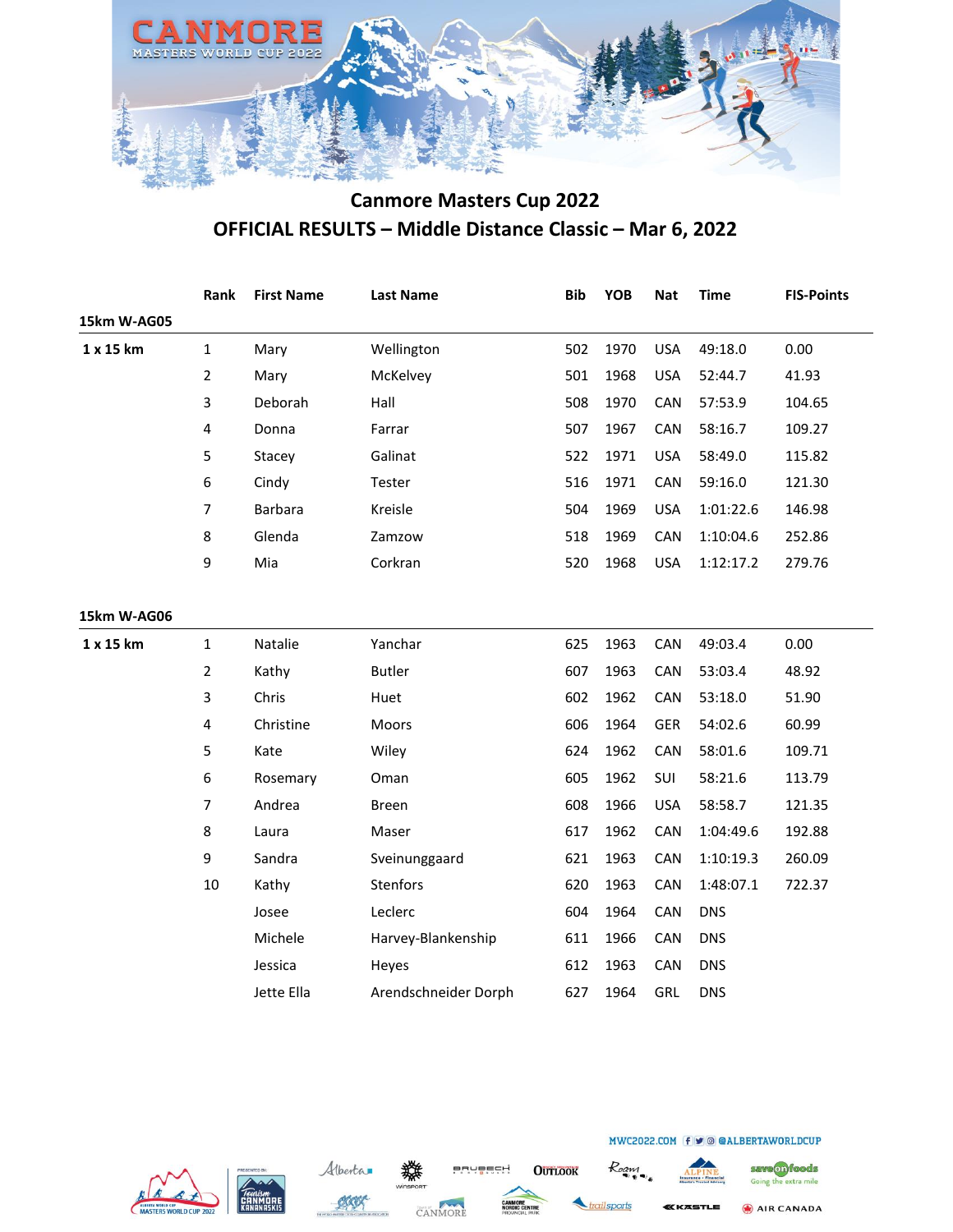

|             | Rank         | <b>First Name</b>  | <b>Last Name</b> | <b>Bib</b> | <b>YOB</b> | <b>Nat</b> | <b>Time</b> | <b>FIS-Points</b> |
|-------------|--------------|--------------------|------------------|------------|------------|------------|-------------|-------------------|
| 15km W-AG07 |              |                    |                  |            |            |            |             |                   |
| 1 x 15 km   | $\mathbf{1}$ | Elizabeth          | Youngman         | 701        | 1959       | <b>USA</b> | 50:00.4     | 0.00              |
|             | 2            | Magdalena          | Bowen            | 706        | 1957       | <b>USA</b> | 50:50.6     | 10.04             |
|             | 3            | Mary               | Young            | 705        | 1959       | CAN        | 50:55.3     | 10.98             |
|             | 4            | Wietske            | Eikelenboom      | 722        | 1961       | CAN        | 53:11.8     | 38.27             |
|             | 5            | Carinne            | De Spaey         | 721        | 1961       | CAN        | 55:44.0     | 68.71             |
|             | 6            | Susan              | Kaczmarek        | 708        | 1959       | CAN        | 56:27.2     | 77.35             |
|             | 7            | Kathleen           | Davies           | 718        | 1958       | <b>CAN</b> | 56:52.2     | 82.35             |
|             | 8            | Soile              | Kaipia           | 704        | 1961       | <b>FIN</b> | 57:19.8     | 87.87             |
|             | 9            | Mary-Anne          | Church           | 716        | 1958       | <b>CAN</b> | 58:40.2     | 103.95            |
|             | 10           | <b>Wendy Blogg</b> | Anderson         | 740        | 1961       | CAN        | 59:24.5     | 112.80            |
|             | 11           | Penny              | Jansen           | 736        | 1960       | <b>USA</b> | 1:03:03.2   | 156.54            |
|             | 12           | Lone               | Pless            | 715        | 1960       | <b>GRL</b> | 1:04:16.2   | 171.14            |
|             | 13           | Helmi              | McHenry          | 742        | 1958       | CAN        | 1:06:39.5   | 199.79            |
|             | 14           | Jean               | Kissner          | 737        | 1959       | <b>USA</b> | 1:10:35.1   | 246.91            |
|             | 15           | Diana              | Thomson          | 731        | 1959       | CAN        | 1:11:07.2   | 253.33            |
|             | 16           | Marita             | Jacobsen         | 720        | 1959       | <b>DEN</b> | 1:11:13.7   | 254.63            |
|             | 17           | Paula              | Purdon Mullen    | 729        | 1959       | CAN        | 1:17:33.2   | 330.52            |
|             | 18           | Anne               | <b>Bradley</b>   | 744        | 1958       | CAN        | 1:24:34.3   | 414.72            |
|             |              |                    |                  |            |            |            |             |                   |







**OUTLOOK** 



save on foods Going the extra mile

AIR CANADA

**KKASTLE**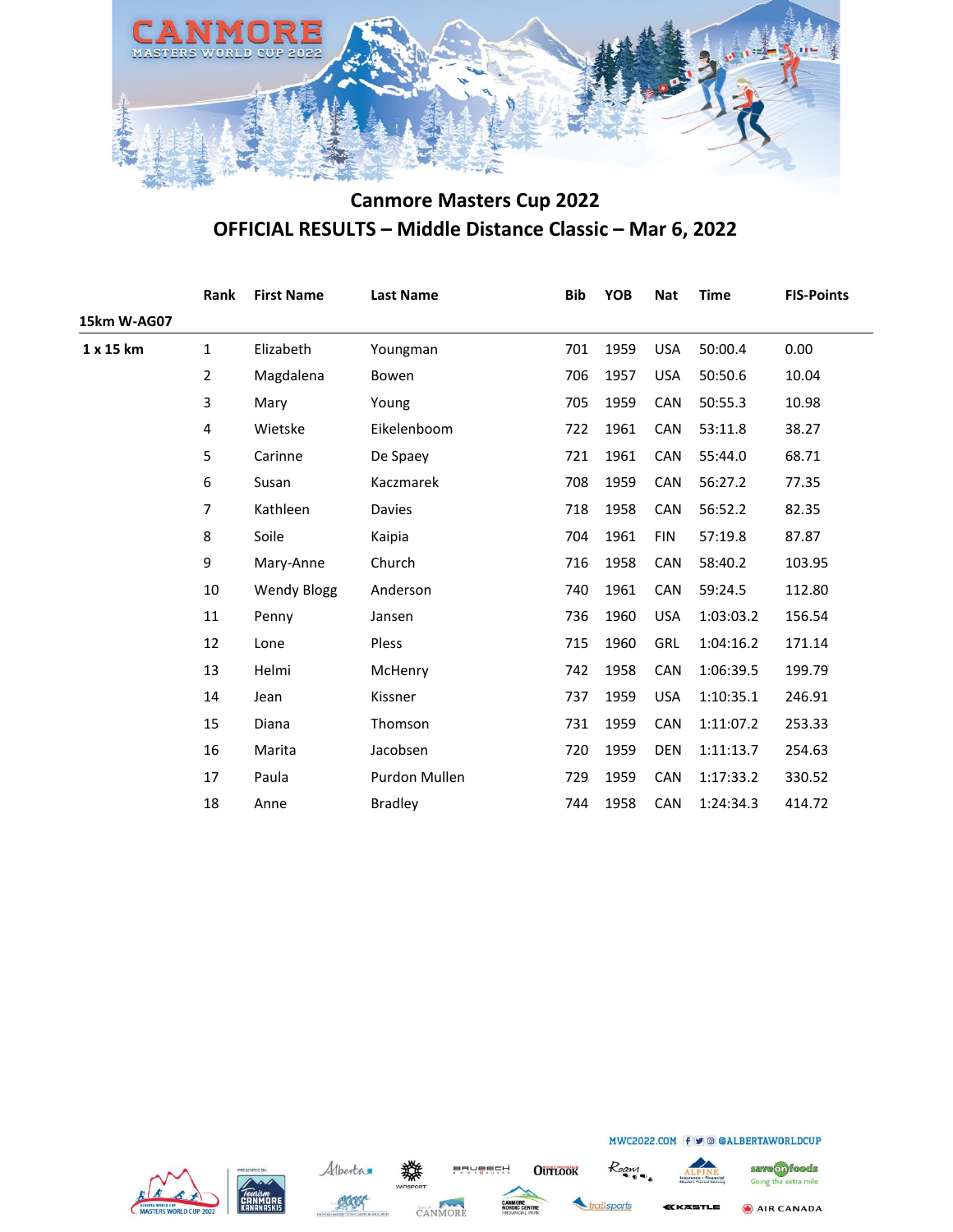

| Rank           | <b>First Name</b> | <b>Last Name</b> | <b>Bib</b> | YOB  | <b>Nat</b> | <b>Time</b> | <b>FIS-Points</b> |
|----------------|-------------------|------------------|------------|------|------------|-------------|-------------------|
|                |                   |                  |            |      |            |             |                   |
| 1              | Marianne          | Niemi            | 804        | 1956 | <b>FIN</b> | 51:35.9     | 0.00              |
| $\overline{2}$ | Kate              | <b>Ellis</b>     | 802        | 1956 | <b>USA</b> | 54:19.1     | 31.63             |
| 3              | Anja              | Rovio            | 822        | 1954 | <b>FIN</b> | 55:36.3     | 46.59             |
| 4              | Susan             | Emmons           | 812        | 1955 | <b>USA</b> | 59:34.8     | 92.81             |
| 5              | Elisabeth         | Thomsen          | 819        | 1955 | <b>CAN</b> | 1:00:33.7   | 104.23            |
| 6              | Marilyn           | Kastens          | 826        | 1956 | <b>USA</b> | 1:02:17.2   | 124.29            |
| 7              | Wendy             | Grater           | 811        | 1954 | <b>CAN</b> | 1:02:20.2   | 124.87            |
| 8              | Janice            | Perry            | 816        | 1956 | CAN        | 1:02:55.9   | 131.79            |
| 9              | Tina              | Wilson           | 829        | 1956 | <b>USA</b> | 1:03:08.4   | 134.21            |
| 10             | Theresia          | Wolkerstorfer    | 820        | 1956 | AUT        | 1:04:45.1   | 152.95            |
| 11             | Mardi             | Redshaw          | 818        | 1954 | CAN        | 1:08:39.4   | 198.36            |
| 12             | Kathleen          | Culhane-Pera     | 824        | 1953 | <b>USA</b> | 1:13:04.5   | 249.74            |
| 13             | Aud               | Kjemperud        | 813        | 1953 | <b>NOR</b> | 1:13:05.7   | 249.97            |
| 14             | Gail              | Niinimaa         | 815        | 1955 | CAN        | 1:19:03.9   | 319.39            |
| 15             | Kathi             | Antolak          | 823        | 1952 | <b>USA</b> | 1:30:29.2   | 452.20            |
|                | Sheila            | Lenes            | 808        | 1952 | CAN        | <b>DNS</b>  |                   |
|                |                   |                  |            |      |            |             |                   |







**OUTLOOK** 

ailsports

Roaw



MWC2022.COM f v @ @ALBERTAWORLDCUP

save on foods Going the extra mile

AIR CANADA **(KASTLE**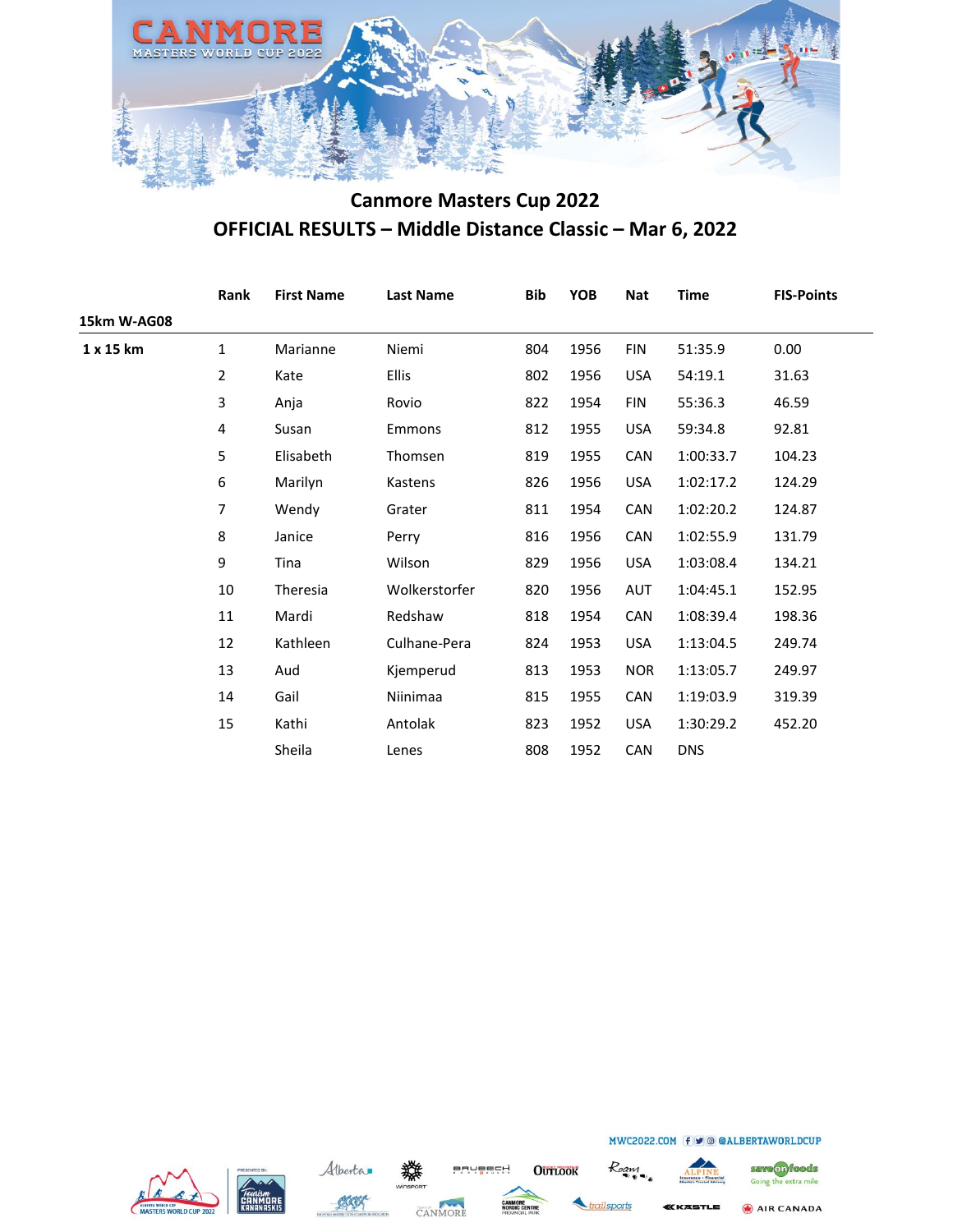

|             | Rank                    | <b>First Name</b> | <b>Last Name</b> | <b>Bib</b> | YOB  | <b>Nat</b> | <b>Time</b> | <b>FIS-Points</b> |
|-------------|-------------------------|-------------------|------------------|------------|------|------------|-------------|-------------------|
| 10km M-AG10 |                         |                   |                  |            |      |            |             |                   |
| 2 x 5 km    | $\mathbf{1}$            | Tapio             | Ikaheimonen      | 9006       | 1945 | <b>FIN</b> | 35:12.8     | 0.00              |
|             | $\overline{2}$          | Ken               | Sidney           | 9004       | 1946 | CAN        | 35:25.1     | 3.49              |
|             | 3                       | Owen              | Hanley           | 9014       | 1943 | <b>USA</b> | 37:51.6     | 45.10             |
|             | 4                       | Everett           | Fee              | 9018       | 1945 | CAN        | 39:23.1     | 71.08             |
|             | 5                       | Edward            | Strabel          | 9009       | 1945 | <b>USA</b> | 39:58.0     | 80.99             |
|             | 6                       | Bob               | Thompson         | 9022       | 1946 | CAN        | 41:17.2     | 103.48            |
|             | $\overline{7}$          | Pierre            | Berbottino       | 9016       | 1945 | <b>ITA</b> | 41:59.9     | 115.61            |
|             | $\bf 8$                 | John              | Reeves           | 9021       | 1944 | CAN        | 44:26.4     | 157.21            |
|             | 9                       | John              | <b>Brodhead</b>  | 9012       | 1943 | <b>USA</b> | 44:30.2     | 158.29            |
|             | 10                      | Alan              | Vyse             | 9023       | 1942 | CAN        | 46:36.9     | 194.27            |
|             | $11\,$                  | David             | Hosmer           | 9017       | 1944 | <b>USA</b> | 46:42.6     | 195.89            |
|             | 12                      | Tim               | Schowalter       | 9028       | 1944 | <b>USA</b> | 46:50.7     | 198.19            |
|             | 13                      | Ken               | Blatt            | 9024       | 1946 | <b>USA</b> | 50:47.9     | 265.55            |
|             | 14                      | Ray               | Shaw             | 9029       | 1945 | <b>USA</b> | 54:54.0     | 335.44            |
|             |                         | Phil              | Mahoney          | 9007       | 1946 | <b>USA</b> | <b>DSQ</b>  |                   |
| 10km M-AG11 |                         |                   |                  |            |      |            |             |                   |
| 2 x 5 km    | $\mathbf{1}$            | Alpo              | Virtanen         | 9601       | 1941 | <b>FIN</b> | 33:02.3     | 0.00              |
|             | $\overline{2}$          | Samuel            | Flora            | 9611       | 1941 | <b>USA</b> | 42:31.3     | 172.22            |
|             | 3                       | Svein             | Larsen           | 9609       | 1940 | <b>NOR</b> | 46:12.9     | 239.30            |
|             | 4                       | Mike              | Keenan           | 9612       | 1939 | <b>USA</b> | 54:19.9     | 386.70            |
|             |                         | Kalju             | Tammjärv         | 9605       | 1938 | EST        | <b>DNS</b>  |                   |
| 10km M-AG12 |                         |                   |                  |            |      |            |             |                   |
| 2x5km       | 1                       | Tim               | Carter           | 9705       | 1935 | <b>USA</b> | 41:58.4     | 0.00              |
|             | $\overline{2}$          | Anders            | Porsanger        | 9702       | 1934 | <b>NOR</b> | 47:10.8     | 74.43             |
|             | 3                       | Edelbert          | Klimmer          | 9703       | 1934 | AUT        | 48:01.1     | 86.41             |
|             | $\overline{\mathbf{4}}$ | Paul              | Kaald            | 9704       | 1933 | <b>USA</b> | 1:05:50.3   | 341.15            |
|             |                         | Irvin             | Servold          | 9701       | 1932 | CAN        | <b>DNS</b>  |                   |
|             |                         |                   |                  |            |      |            |             |                   |







**OUTLOOK** 

ailsports

Roan

AIR CANADA SSTLE

save on foods

Going the extra mile